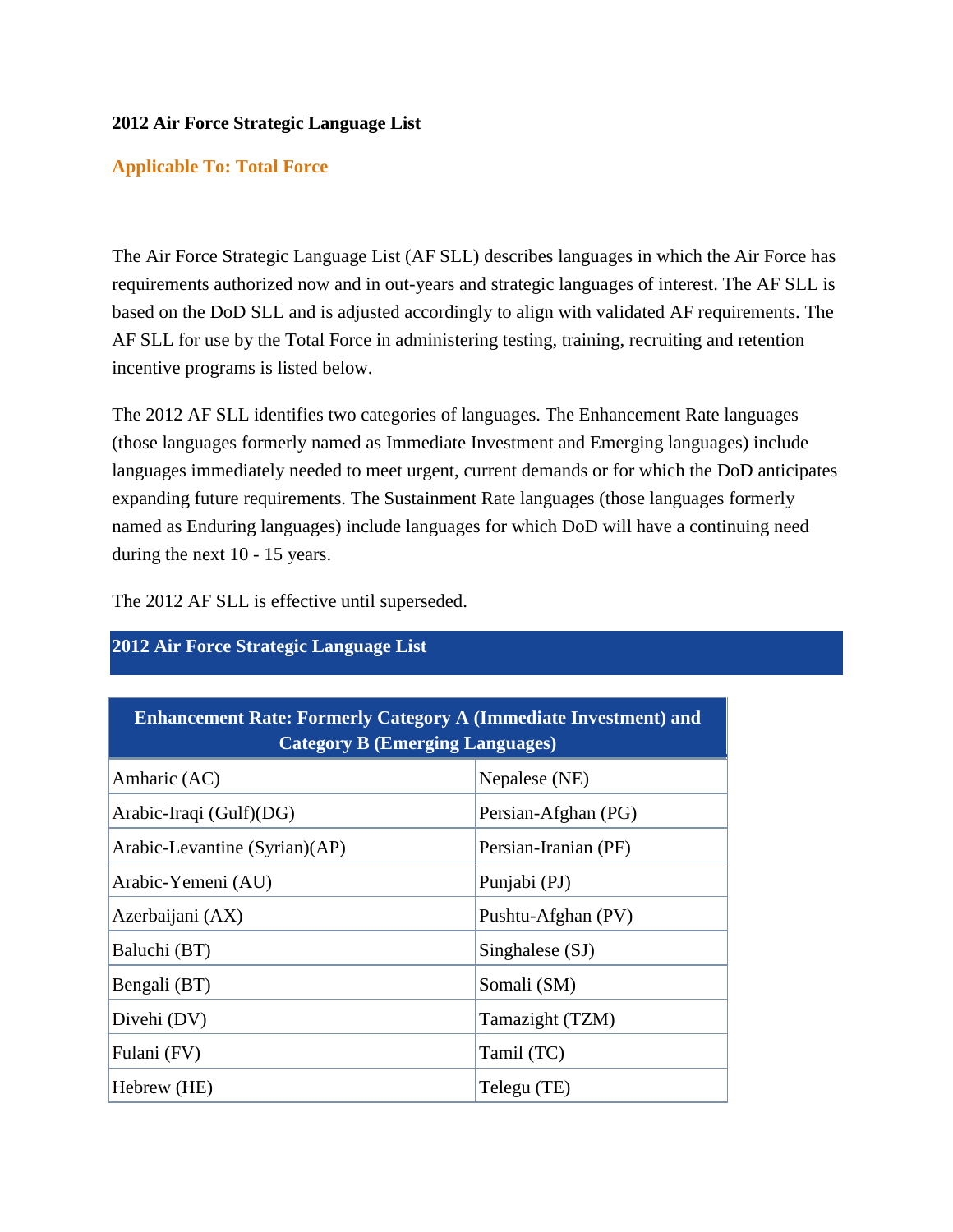| Hindi (HJ)            | Ukrainian (UK) |
|-----------------------|----------------|
| Kazakh (KE)           | Urdu (UR)      |
| Krio (KW)             | Uzbek (UX)     |
| $\text{Lingala (LJ)}$ |                |

| <b>Sustainment Rate: Formerly Category C (Enduring Languages)</b> |                           |  |
|-------------------------------------------------------------------|---------------------------|--|
| Afrikaans (AA                                                     | Danish* (DA)              |  |
| Albanian (AB)                                                     | Dutch <sup>*</sup> $(DA)$ |  |
| Arabic-Algerian (DH)                                              | Finnish (FJ)              |  |
| Arabic-Egyptian (AE)                                              | Flemish (FL)              |  |
| Arabic (Modern Standard)(AD)                                      | French* (FR)              |  |
| Arabic-Lebanese (AQ)                                              | Georgian (GG)             |  |
| Arabic-Maghrebi (AM)                                              | German* (GM)              |  |
| Arabic-Moroccan (BS)                                              | $Greek^*(GR)$             |  |
| Arabic-Peninsula (AN)                                             | Gujarati* (GW)            |  |
| Armenian (AR)                                                     | Haitian-Creole* (HC)      |  |
| Bulgarian* (BU)                                                   | Hausa (HS)                |  |
| Burmese (BY)                                                      | Hungarian* (HU)           |  |
| Cambodian* (CA)                                                   | Igbo $(Ibo)(JB)$          |  |
| Cebuano* (VB)                                                     | $Ilocano^*(JL)$           |  |
| Chavacano* (HV)                                                   | Indonesian (JN)           |  |
| Chechen (CK)                                                      | Italian* (JT)             |  |
| Chinese-Amoy* (YD)                                                | Japanese* (JA)            |  |
| Chinese_Cantonese* (CC)                                           | Javanese* $(JV)$          |  |
| Chinese-Mandarin* (CM)                                            | Kirghiz (KM)              |  |
| Czech*                                                            |                           |  |
| Korean* (KP)                                                      | Sorani (XS)               |  |
| Kurmanje (XK)                                                     | Spanish* (QB)             |  |
| $Lao*(LC)$                                                        | Swahili* (SW)             |  |